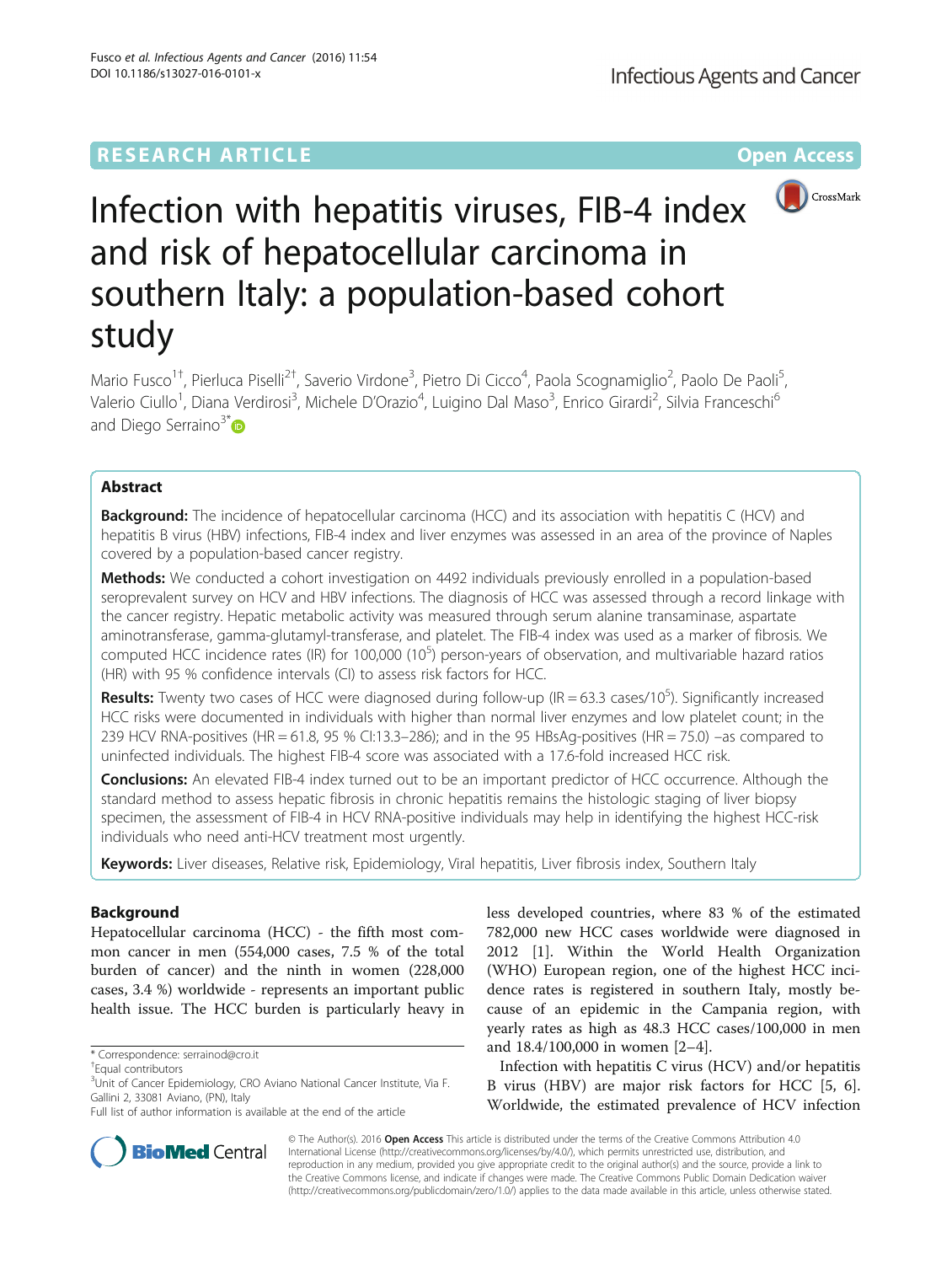is about 2.2 %, with regional variations ranging from <1.0 % in northern Europe to >3 % in northern Africa. Within Europe, the lowest prevalence of HCV infection was reported in the United Kingdom and Scandinavia (0.01–0.1 %), and the highest one in southern Italy  $(7.5 \%)$  [[6\]](#page-6-0).

In Italy, population-based sero surveys showed a strong North–south geographic gradient [[7](#page-6-0)–[10](#page-6-0)], with high prevalence of HCV in the southern part of the country. In this area, particularly elevated HCV prevalence rates were recorded among the older segment of the population (23 % of people aged 65 or more was HCV-positive in a population-based investigation conducted by our study group between 2003 and 2006) [[11](#page-6-0), [12\]](#page-6-0). Chronic HCV infection (i.e., HCV RNA–positivity) is more common than chronic HBV infection, and high HCV prevalence is mainly due to iatrogenic transmission in the past decades [[12\]](#page-6-0).

An estimated 55–85 % of people with HCV infection progress to chronic HCV infection, a condition that puts these people at risk of liver cirrhosis, liver failure or HCC at varying rates according to factors such as age, male sex, presence of other risk factors (e.g., alcohol), or to viral infections and metabolic characteristics [[5, 6](#page-6-0), [13](#page-6-0), [14\]](#page-6-0). Liver fibrosis is a major negative prognostic marker, and the degree of histologic fibrosis in a liver biopsy sample is still the most common tool for staging liver diseases associated with HCV and/or HBV infections. However, such diagnostic procedure is affected by several drawbacks, and noninvasive serum markers have been proposed and validated to predict the progression of liver fibrosis, including the FIB-4 index -described in the Methods section [\[15](#page-6-0)–[17](#page-7-0)].

In this study, we took advantage of a population-based cohort whose baseline HBV and HCV seroprevalence was evaluated between 2003 and 2006 in the province of Naples, an area of southern Italy covered by a population-based cancer registry and with high incidence rates of HCC [\[11](#page-6-0)]. The main aims of this analysis were to estimate incidence and determinants of newly diagnosed HCC cases among the cohort members with special emphasis on the consequences of HCV RNApositivity- and the role of FIB-4 as an index of hepatic fibrosis in HCC.

## Methods

## Study design and population

The design of this population-based investigation is longitudinal. Our study took place in an area of the province of Naples, southern Italy, with about 650,000 inhabitants who are covered by a population-based cancer registry – the Campania Cancer Registry (CCR).

The enrollment in this population-based seroprevalence survey took place in 2003–2006, when 4496 individuals aged 20 years or older were randomly selected

(after stratification for sex and age) from the resident population [[11\]](#page-6-0). At enrolment, study participants were interviewed, blood sample taken and tested for HCV and HBV infections and for hepatic metabolic activity. Among these 4496 individuals, 336 were anti-HCV positives and 100 were HBsAg-positives, and they were the main target of this follow-up analysis.

#### Inclusion criteria

For the aims of this cohort analysis, we excluded four of the 4496 individuals tested in 2003–2006 because they had been already diagnosed with HCC at enrolment (i.e., they were prevalent HCC cases).

## Data collection

A semi-automated, anonymous record linkage was carried out in October 2014 by means of a previously validated record linkage procedure [[18](#page-7-0)]. We linked the database of the seroprevalence study and the database of the population-based CCR. HCC at CCR were identified according to International Classification of Diseases, 10th revision [\[19\]](#page-7-0) and International Classification of Diseases for Oncology (ICDO, C22.0-C22.9 codes) [[20](#page-7-0)]. Individual data regarding the occurrence of new HCC diagnoses and vital status were updated to December 2012 (last date of cancer registration).

Serum alanine transaminase (ALT), aspartate aminotransferase (AST), gamma-glutamyl transferase (γGT), and platelets counts were measured at enrolment with upper normal limits (UNL) of 40 U/L for AST and ALT; and 30 U/L for  $γ$ GT [[11\]](#page-6-0).

To assess liver fibrosis, we used the FIB-4 index, computed according to the following formula  $[15]$  $[15]$ : FIB-4 = age [years]  $\times$  AST [U/L]/(platelets [10<sup>9</sup>/L]  $\times$   $\sqrt{ALT}$  [U/L]). The FIB-4 values were divided into three groups/tertiles in order to make our results comparable with those already described in the literature  $[15-17]$  $[15-17]$  $[15-17]$  $[15-17]$ : FIB-4 <1.45, the lowest tertile, which identifies subjects without liver fibrosis; FIB-4 between 1.45 and 3.25, the intermediate tertile, which identifies subjects with mild to moderate fibrosis; and FIB-4 >3.25, the highest tertile, which identifies subjects with severe fibrosis.

Among the 4492 individuals included in this cohort analysis, 99 were chronically infected with HBV (i.e., they were HBsAg-positives); 243 were chronically infected with HCV (i.e., they were HCV RNA-positives); and 89 were anti HCV-positives but HCV RNAnegatives. Four individuals HBsAg-positives were also HCV RNA-positives (Fig. [1\)](#page-2-0).

## Statistical analysis

Person-years (PY) at risk of HCC were computed from date of testing to date of HCC diagnosis; date of death or December 31, 2012, whichever occurred first.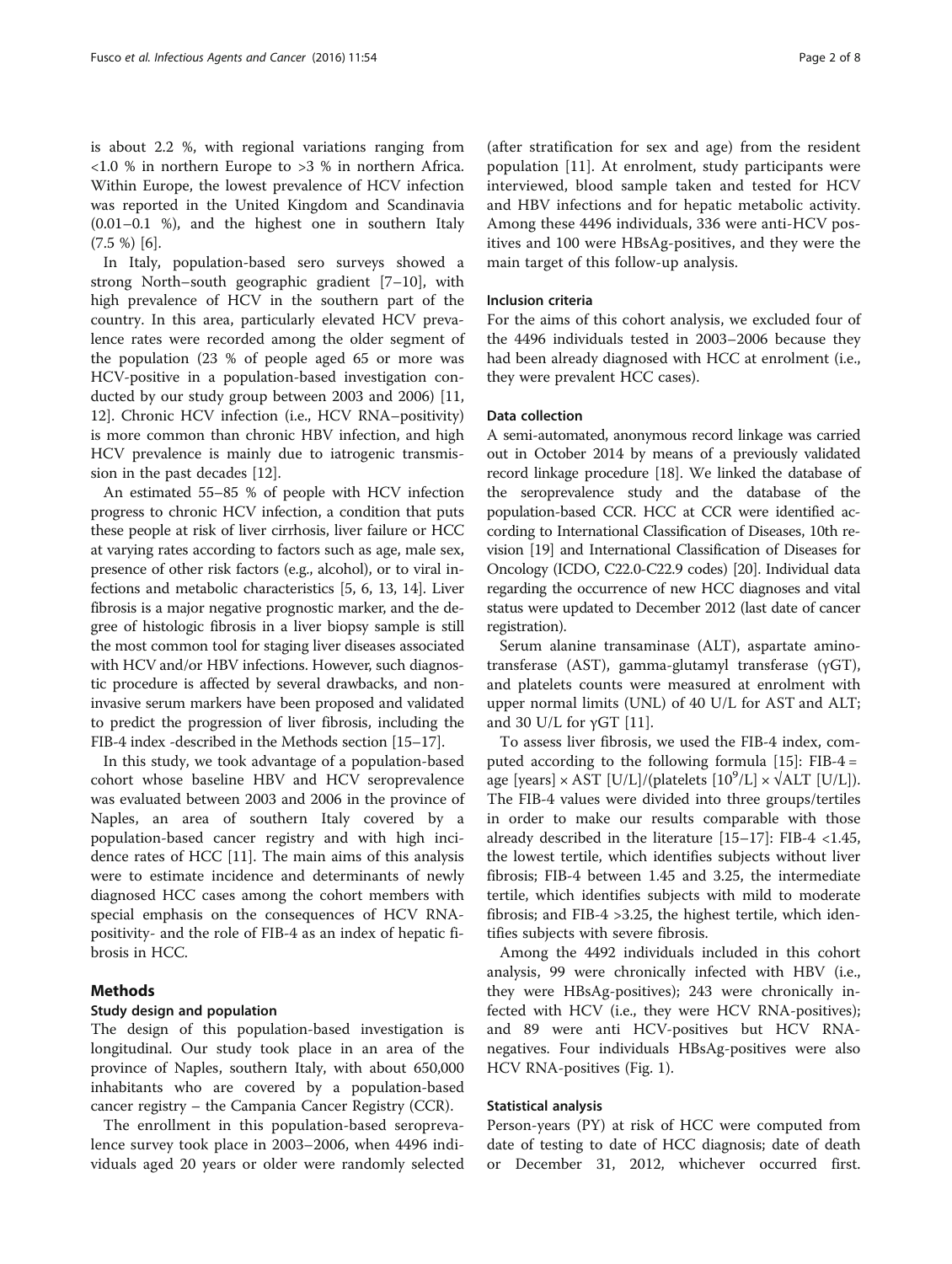

<span id="page-2-0"></span>

Incidence rates (IR) of HCC were computed by dividing the number of new cancers by PY at risk. The association between selected variables, collected at time of testing, and the occurrence of HCC at follow-up was estimated by using the Cox multivariable regression analysis through the calculation of hazard ratios (HR) and 95 % CIs adjusted for sex, age, HBV and HCV infection. The probability of surviving according to HCV infection was computed according to the Kaplan-Meier method [[21\]](#page-7-0).

All statistical analyses were performed using commercially available software (SAS Institute Inc., version 9.4, Cary, NC, USA; and STATA version 13, StataCorp LP, College Station, Texas).

## Results

The 4492 cohort members included in this study (44.7 % men) had a median age of 45.7 years (interquartile range -IQR: 30.5–60.3 years), and they had been followed up for a median period of 8.0 years (IQR: 7.2–8.6 years). The median time from testing to HCC diagnosis was 37 months, while the median age at HCC diagnosis was 73.3 years (data not shown).

Twenty-two cohort members developed HCC during the 34,749 PYs of follow-up: two were anti HCV-negatives and HBsAg-negatives; 15 were HCV RNA-positives; three were anti HCV-negatives and HBsAg-positives; and two were anti HCV-positives/HCV RNA-negatives and HBsAgnegatives.

Table [1](#page-3-0) shows IRs and multivariate HRs for HCC according to selected characteristics collected at baseline. Overall, the IR of HCC was  $63.3 \text{ cases}/10^5 \text{ PY}$ , and the cumulative incidence at the end of the follow-up period was 0.5 % (22/4492). Elevated HCC IRs were recorded among subjects aged 60 years or older (252.8/  $10^5$  PY in those ≥70 years), in HCV RNA-positives/ HBsAg-negatives (909.3/10<sup>5</sup> PY), and in HBsAg-positive/ HCV-negative individuals  $(403.3/10^5$  PY). IRs of HCC were highly increased in cohort members with liver

markers exceeding by three or more times the normal level, i.e.,  $1598$  HCC cases/ $10^5$  PY for ALT; 3539 cases/ $10^5$  PY for AST; and 1006 cases/ $10^5$  PY for γGT. Similarly, individuals with the highest tertile of FIB-4 index (i.e., >3.25) showed a very high IR of HCC, 1889 cases/ $10^5$  PY (Table [1\)](#page-3-0). Eighty-nine anti HCV-positive/HCV RNA-negative individuals developed two HCC cases (IR = 296.0, 95 % CI: 74.0–1184) (data not shown).

At multivariable analysis, statistically significant risk factors for HCC included age ≥60 years, HCV RNApositivity  $(HR = 61.8)$ , HBsAg-positivity  $(HR = 75.0)$ , elevated values of markers of hepatic metabolic activity, with elevated risks (highest versus normal level) ranging from 10-fold for γGT to 50-fold for platelet below 220. Increasing values of FIB-4 index were associated with increasing HCC risks – e.g., the highest FIB-4 tertile was coupled with a 17.6-fold higher risk of HCC, as compared to cohort members with lower values (95 % CI: 6.2–49.7) (Table [1\)](#page-3-0).

The distribution of cohort members according to chronic HCV infection, FIB-4 index and HCC is described in Table [2](#page-4-0). HCV infection and FIB-4 index were strongly associated: 59.1 % of individuals with the highest FIB-4 tertile (68/115) were chronically infected with HCV, as compared to 15.4 % (110/714) of individuals with the intermediate FIB-4 tertile, and 1.8 % for those with the lowest FIB-4 tertile. The HR of HCC directly increased with increasing values of FIB-4, in both anti HCV-negatives and in HCV RNA-positives. In anti HCV-negatives, HCC risk was 79-fold elevated (95 % CI: 4.9–1285) in those with the highest FIB-4 tertile –as compared to the lowest one. Conversely, in HCV RNApositive cohort members, HCC risk was 771-fold higher (95 % CI: 100–5949) in those with the highest FIB-4 tertile –as compared to the lowest one (Table [2\)](#page-4-0). The highest HCC cumulative incidence (17.4 % after 4 years of follow-up) was recorded among HCV RNA-positives with the highest FIB-4 tertile (Fig. [2\)](#page-4-0).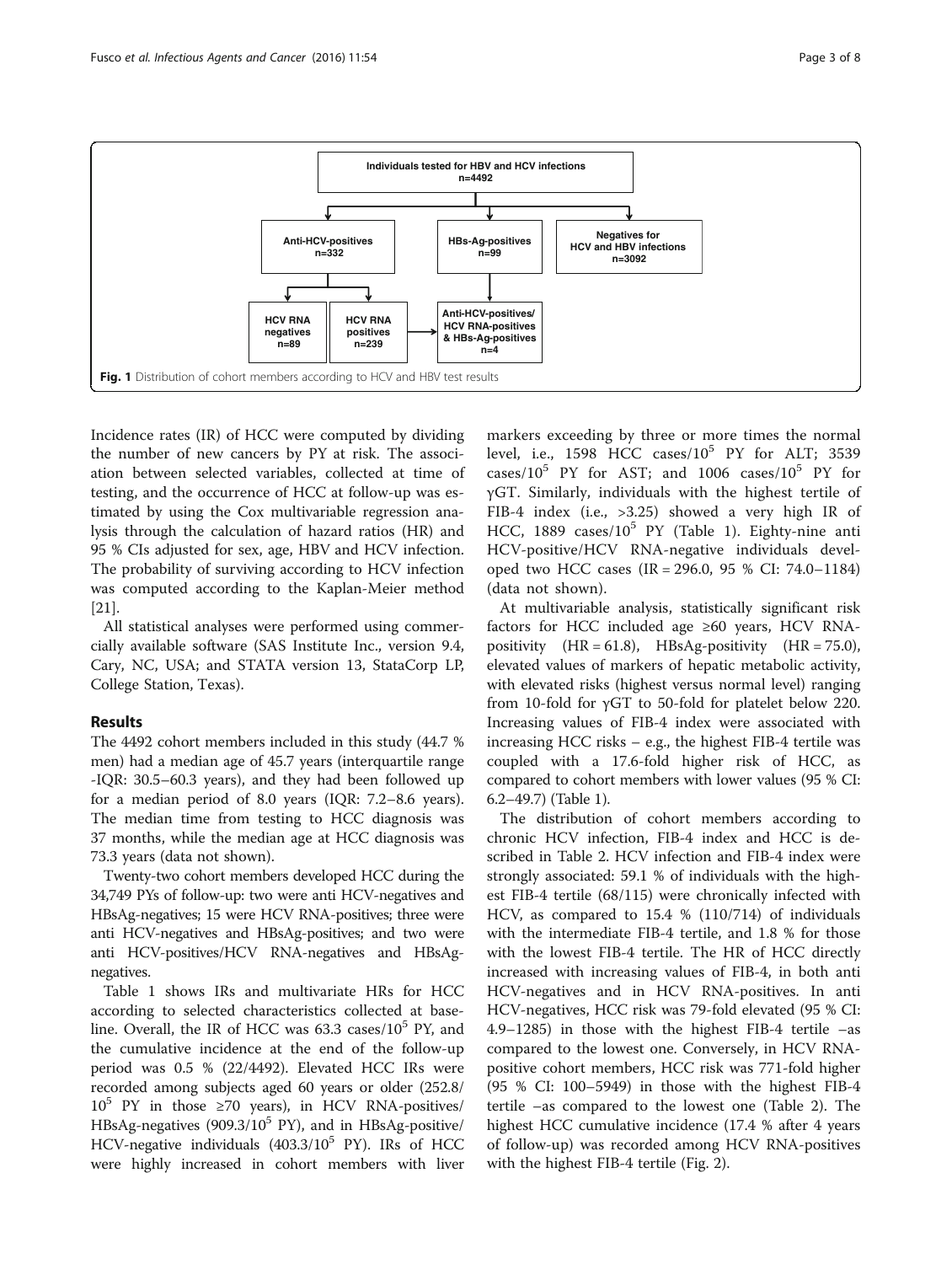| Characteristics at enrolment                      | Study subjects | HCC cases      | Incidence Rate/105   | Hazard Ratios      |  |
|---------------------------------------------------|----------------|----------------|----------------------|--------------------|--|
|                                                   | No.            | No.            | (95 % CI)            | $(95 % CI)^{b}$    |  |
| Total                                             | 4492           | 22             | 63.3 (41.7-96.2)     |                    |  |
| Gender                                            |                |                |                      |                    |  |
| Female                                            | 2482           | 10             | 51.4 (27.6-95.5)     | $1*$               |  |
| Male                                              | 2010           | 12             | 78.5 (44.6-138.3)    | $1.2(0.5-2.7)$     |  |
| Age at testing (years)                            |                |                |                      |                    |  |
| < 60                                              | 3349           | 3              | $11.3(3.6 - 35.0)$   | $1*$               |  |
| $60 - 69$                                         | 551            | 9              | 214.7 (111.7-412.6)  | $7.5(1.8-30.8)$    |  |
| $\geq 70$                                         | 592            | 10             | 252.8 (136.0-469.8)  | $6.8(1.6-29.3)$    |  |
| Chronic HCV/HBV infections**                      |                |                |                      |                    |  |
| Anti HCV-negative/HBsAg-negative                  | 4065           | $\overline{2}$ | $6.3$ $(0.8-22.8)$   | $1*$               |  |
| HCV RNA-negative/HBsAg-positive                   | 95             | 3              | 403.3 (83.2-1179)    | 75.0 (12.3-456.5)  |  |
| HCV RNA-positive/HBsAq-negative                   | 239            | 15             | 909.3 (509.0-1500)   | 61.8 (13.3-286.4)  |  |
| HCV RNA-positive/HBsAg-positive                   | $\overline{4}$ | $\mathbf 0$    | $0.0 (0.0 - 11,938)$ | $0.0 (0.0-\infty)$ |  |
| γ-glutamyl transferase (γGT) U/L <sup>a</sup>     |                |                |                      |                    |  |
| $\leq 30$                                         | 3588           | 9              | 32.2 (16.8-61.9)     | $1*$               |  |
| $31 - 90$                                         | 784            | 5              | 83.9 (34.9-201.6)    | $1.5(0.5-4.7)$     |  |
| > 90                                              | 116            | 8              | 1006 (503.0-2011)    | $10.3(3.6-29.2)$   |  |
| Alanine transaminase (ALT) U/L <sup>a</sup>       |                |                |                      |                    |  |
| $\leq 40$                                         | 3954           | 8              | 26.1 (13.1-52.2)     | $1*$               |  |
| $41 - 120$                                        | 490            | 9              | 240.1 (125.0-461.5)  | $4.1(1.5-11.4)$    |  |
| >120                                              | 45             | 5              | 1598 (665-3840)      | $10.3(3.2 - 33.3)$ |  |
| Aspartate aminotransferase (AST) U/L <sup>a</sup> |                |                |                      |                    |  |
| $\leq 40$                                         | 4294           | 6              | 18.0 (8.1-40.0)      | $1*$               |  |
| $41 - 120$                                        | 170            | 11             | 885.1 (490.2-1598)   | $9.4(3.1 - 28.8)$  |  |
| >120                                              | 25             | 5              | 3539 (1473-8501)     | 27.4 (7.6-98.0)    |  |
| Platelet count (10 <sup>3</sup> /µl) <sup>a</sup> |                |                |                      |                    |  |
| 220-700                                           | 2253           | $\overline{2}$ | $11.4(1.4 - 41.1)$   | $1*$               |  |
| < 220                                             | 2203           | 20             | 118.4 (72.3-182.8)   | 50.0 (1.0-100.0)   |  |
| $FIB-4^a$                                         |                |                |                      |                    |  |
| < 1.45                                            | 3552           | $\mathbf{1}$   | $3.6(0.5 - 25.4)$    |                    |  |
| $1.45 - 3.25$                                     | 774            | 5              | 88.3 (36.8-212.2)    |                    |  |
| > 3.25                                            | 130            | 16             | 1889 (1157-3083)     | 17.6 (6.2-49.7)    |  |

<span id="page-3-0"></span>Table 1 Distribution of 4492 study subjects by selected characteristics at enrolment; diagnosis of hepatocellular carcinoma (HCC) at follow-up; HCC incidence rates and hazard ratios for HCC with 95 % confidence intervals (CI). Naples, 2003–2012

<sup>a</sup>The sum does not add up to the total because of missing values; <sup>b</sup>adjusted for gender, age, chronic HCV/HBV infections – except FIB-4, which was adjusted for gender and chronic HCV/HBV infections since age is included in the index; \*reference category; \*\*89 HCV-positive, RNA-negative study subjects who developed 2 HCC cases were excluded

Furthermore, HCV-infection negatively affected the survival of the cohort members: after 8 years of follow-up, 94.6 % of the 4065 HCV-negatives was alive, as compared to 71.5 % of HCV RNA-positive individuals  $(p < 0.001)$  (Fig. [3\)](#page-5-0).

## Discussion

This population-based cohort study of individuals tested for hepatitis viruses was conducted in an area of

southern Italy with one of the highest incidence rates of HCC in Europe [[1\]](#page-6-0). The study findings confirmed that people chronically infected with HBV (i.e., HBsAgpositive individuals) or HCV (i.e., anti HCV RNApositive individuals) are at a substantially higher risk of HCC than uninfected ones. In addition, to substantiate the well-established role of HCV on heightening the risk of HCC, the study findings add further, populationbased evidence to the few studies that have already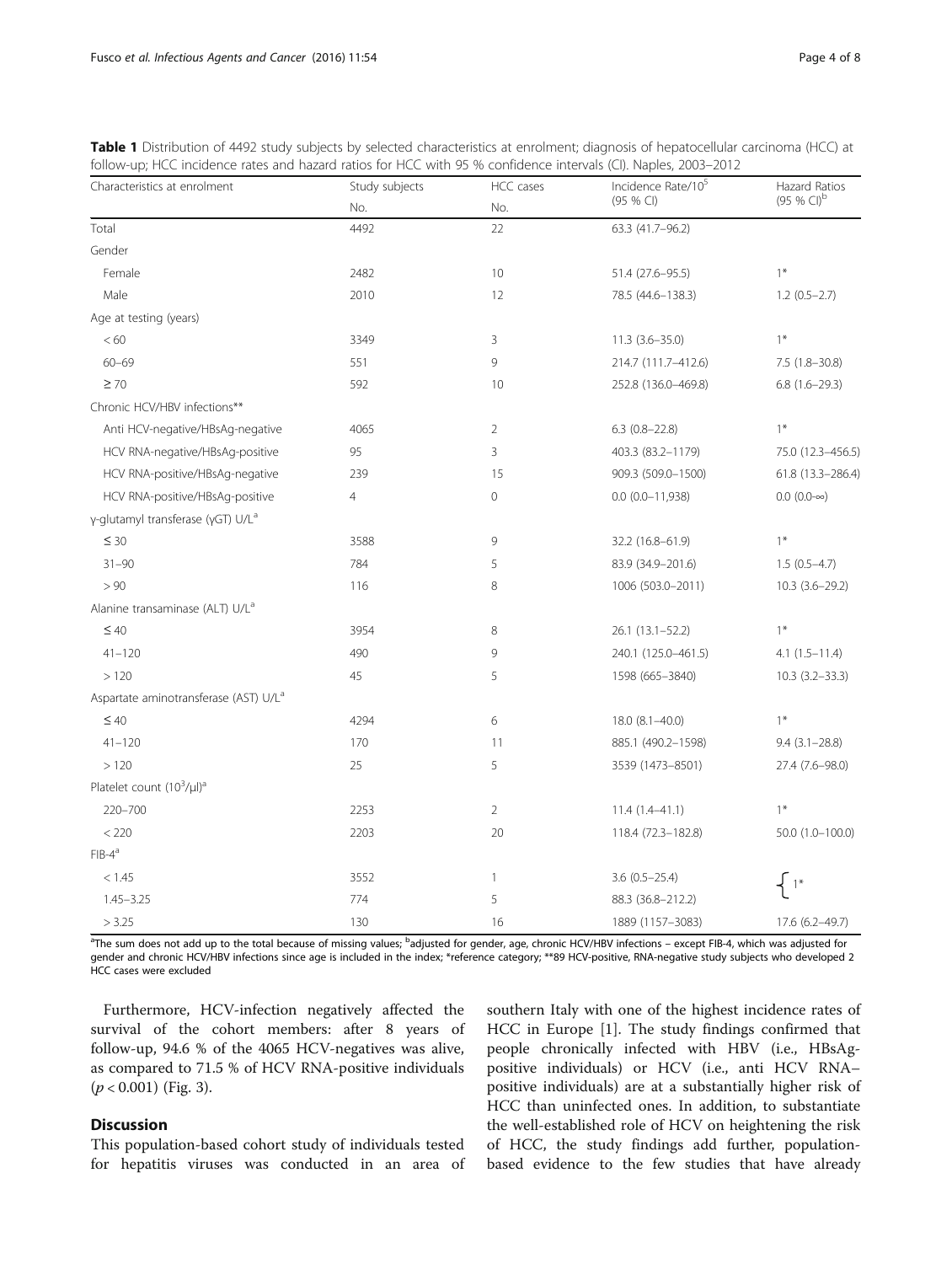| <b>HCV</b><br><b>RNA</b> | $FIB-4 < 1.45$  |                      | FIB-4 1.45-3.25    |                 |                      | $FIB-4 > 3.25$    |                 |                      |                    |
|--------------------------|-----------------|----------------------|--------------------|-----------------|----------------------|-------------------|-----------------|----------------------|--------------------|
|                          | Subjects<br>No. | HCC cases<br>No. (%) | $HR^D$ (95 % CI)   | Subiects<br>No. | HCC cases<br>No. (%) | $HR^D$ (95 % CI)  | Subjects<br>No. | HCC cases<br>No. (%) | $HRb$ (95 % CI)    |
| Negative                 | 3380            | (0.03)               | 1 米                | 604             | 0(0.0)               | $(0.0 - \infty)$  | 47              | (2.1)                | 79.5 (4.9-1285)    |
| Positive                 | 61              | (0.0)                | $(0 (0 - \infty))$ | 110             | 3(2.7)               | 99.5 (10.3-957.3) | -68             | 12 (17.6)            | 771.2 (100.0-5949) |

<span id="page-4-0"></span>Table 2 Hazard ratios (HR) with 95 % confidence intervals (CI) for hepatocellular carcinoma (HCC) among 4270<sup>a</sup> study subjects, according to HCV RNA-positivity and FIB-4 index. Naples, 2003–2012

ag HBsAg-positive and 89 anti-HCV-positive, HCV-RNA-negative study subjects were excluded. Information on FIB-4 index was not available for 34 remaining study subjects

<sup>b</sup>Hazard ratios adjusted for gender

\*Reference category

documented the prognostic value of the FIB-4 index as a non-invasive screening tool for HCC.

Early detection of HCC has remarkable survival advantages, and the efficacy of HCC screening is a matter of debate with particular regard to the role of non-invasive screening tools as alternative to, or in combination with, liver biopsy and fibroscan [[22](#page-7-0), [23\]](#page-7-0). A recent metaanalysis of studies carried out in patients with chronic HBV infection highlighted a modest diagnostic accuracy and sensitivity of the FIB-4 index for predicting liver fibrosis in these patients [\[24\]](#page-7-0). Conversely, in a cohort study involving 986 Korean HBsAg carriers, the FIB-4 index was shown to have a valuable role in HCC screening, as HBsAg carriers with high FIB-4 index were at very high risk of HCC [[25\]](#page-7-0). High levels of FIB-4 were also significantly predictive of HCC among moderate or heavy alcohol drinkers [\[26](#page-7-0)], and among HIV-infected patients [\[27](#page-7-0)].

The FIB-4 index was firstly proposed to assess the presence of liver fibrosis in patients with HCV/HIV coinfection [[28\]](#page-7-0) and, subsequently, it was validated in a

cohort of HCV-infected patients in France [\[15](#page-6-0)], and in a large cohort in the United States. FIB-4 was shown to be a valid parameter for staging liver disease and monitoring HCV-infected patients in longitudinal studies [\[16](#page-7-0)]. Since advanced fibrosis is among the most important indicators in stratifying patients with chronic HCV infection for retreatment, Tanwar and colleagues [[29](#page-7-0)] compared the performance of ten biomarkers of fibrosis among patients with chronic HCV and treatment failure. They assessed the impact on biomarker performance of two different assays of hyaluronic acid. Although many biomarkers exhibited good diagnostic performance for the detection of advancing fibrosis, the study findings highlighted a potential drawback, since the diagnostic performance was significantly affected by the selection of individual component assays [[29\]](#page-7-0).

In the French cohort, FIB-4 values lower than 1.45 had a negative prognostic value of 94.7 % of excluding a severe fibrosis, while a value higher than 3.25 had a positive predictive value of 82.1 % [\[15\]](#page-6-0). Accordingly, the findings from this cohort study highlighted that individuals with a value

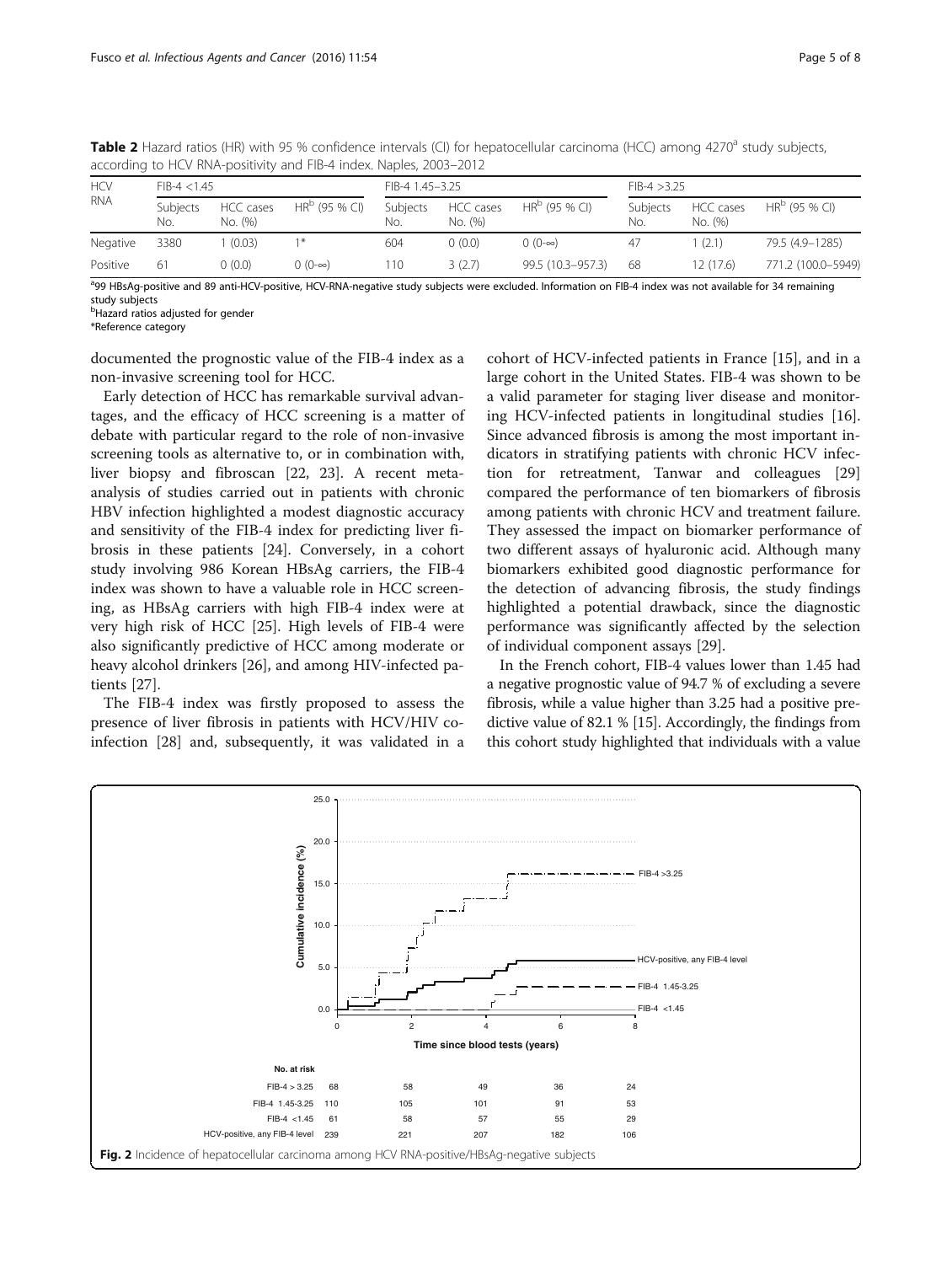<span id="page-5-0"></span>

of FIB-4 index higher than 3.25 were at a 17-fold elevated HCC risk – as compared to those with lower values of FIB-4. In particular, the highest HCC incidence was recorded among chronically HCV-infected cohort members with the highest FIB-4 tertile. An increased incidence of HCC was also noted in individuals with intermediate FIB-4 tertile, thus our findings point to a significant predictive role of FIB-4 in identifying individuals at high risk of HCC.

In the area where the present study was conducted, more than 90 % of HCC cases were attributable to HCV and/or HBV infections, and the remaining to alcohol intake (6 %), smoking or other risk factors [[30\]](#page-7-0). Accordingly, only two of the 22 HCC cases documented in this cohort were not chronically infected with HCV or HBV, whereas 15 were HCV chronic carriers and HBs-Agnegative.

In areas with high prevalence rates of HCV infection, as the one where this cohort study was carried out, the FIB-4 index of fibrosis seems to significantly improve the early identification of individuals at higher risk of developing HCC. From this perspective, it is worth noting that the time from FIB-4 measurement and HCC diagnosis decreased from 6.8 years in the HCC case with FIB-4 value <1.45, to a median of 2.8 years among HCC cases with a FIB-4 value higher than 3.25.

The rapid development of direct-acting antiviral (DAA) agents for HCV infection has driven substantial optimism on new therapeutic interventions, with regard to improved efficacy, lower frequency of side effects, and shorter duration than currently available therapies. However, the potential effect of these new therapies is limited because of lack of systematic screening for HCV infection and the high cost of DAA. Among the members of this cohort, at time of testing less than half  $(n =$ 149) of the 332 HCV-infected individuals was aware of being infected, and only 42 of them (28.2 %) had already received conventional interferon-based treatment. Given the costs of DAA, there is heated debate on how to prioritize patients to be treated with these drugs, with European guidelines suggesting to privilege patients with advanced liver disease for DAA therapies [\[31\]](#page-7-0). The findings from this study may further help in addressing this issue, by suggesting that people with chronic HCV infection with a value of FIB-4 index >3.25 are at elevated risk of developing HCC in the next 4 years. Furthermore, people with chronic HCV infection with a value of FIB-4 index ≥1.45 are at elevated risk of developing HCC in the next 5–6 years.

It is worth stressing that these results derive from about 8 years of follow-up of 4492 people living in an area of southern Italy covered by a population-based cancer registry – the CCR [[32\]](#page-7-0). Completeness and accuracy in the ascertainment of HCC cases occurring in the cohort was thus ensured by the longitudinal study design. Lack of information, at baseline, on some variables known to be associated with HCC risk (e.g., alcohol intake), or at follow-up on determinants of progression of liver disease (e.g., HCV treatment) needs to be mentioned. Furthermore, a relative small number of events limited the statistical power of sub-group analysis. Moreover, it was not feasible to estimate HCC risk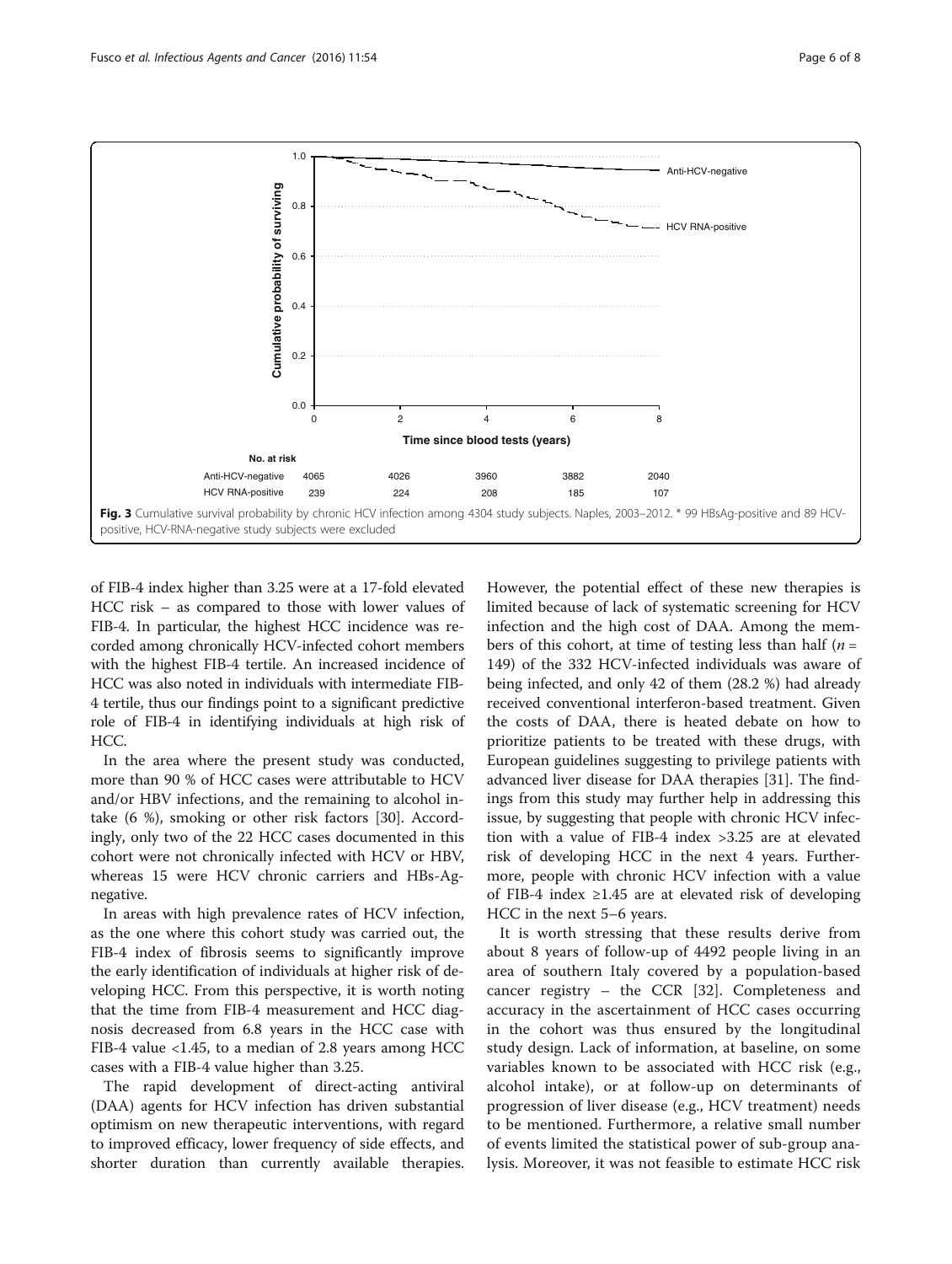<span id="page-6-0"></span>in HBsAg-positives and in anti HCV-positive/HCV RNA-negative individuals because of a reduced statistical power due to a small number of HCC diagnoses  $(n = 3,$  and  $n = 2$  –respectively).

In addition to the above discussed impact of HCV, HBV and FIB-4 index of fibrosis, our findings from the multivariable analysis confirmed the prognostic indication associated with other well established predictors of HCC. Values of ALT, AST, and γGT higher than normal were indeed associated with high risks of HCC even after adjustment for HCV infection, HBV infection and FIB-4 index.

## Conclusions

Although the standard method to assess hepatic fibrosis in chronic hepatitis remains the histologic staging of liver biopsy specimen, findings from this populationbased cohort study support the results of the few studies that have already documented a predictive role of FIB-4 index of fibrosis for HCC occurrence. This effect was particularly evident in people with chronic HCV infection, thus offering new insights for identifying people at high HCC risk worth to be prioritized for receiving anti-HCV treatments.

#### Abbreviations

ALT: Alanine transaminase; AST: Aspartate aminotransferase; CCR: Campania Cancer Registry; CI: Confidence intervals; DAA: Direct-acting antiviral; HBV: Hepatitis B virus; HCC: Hepatocellular carcinoma; HCV: Hepatitis C virus; HR: Hazard ratios; IR: Incidence rates; PY: Person-years; UNL: Upper normal limit; γGT: Gamma-glutamyl-transferase

#### Acknowledgements

The authors thank Ms. Luigina Mei for editorial assistance.

#### Funding

This study was supported by grants from: Associazione Italiana per la Ricerca sul Cancro, Milan, Italy (Grant No. 8942); International Agency for Cancer Research, Lyon, France; Ricerca Corrente IRCCS Centro di Riferimento Oncologico, Aviano, Italy and IRCCS Istituto Nazionale per le Malattie Infettive L. Spallanzani, Rome, Italy.

#### Availability of data and material

The datasets during and/or analysed during the current study is available from the corresponding author on a reasonable request.

#### Authors' contributions

MF, DS, PP designed the study and performed the literature review, supervised statistical analysis and interpretation of data and drafted the manuscript; EG, PDP, PS, SF contributed to the study design and drafting of the manuscript; DV, SV, LDM performed the first statistical analyses; PDC, VC, MDO performed the lab tests; DS, LDM, PP, SF refined and performed the final statistical analysis, contributed to the study design and drafting of the manuscript. All authors critically revised the manuscript for intellectual and significant contents and approved the final manuscript for submission.

#### Authors' information

Mario Fusco, MD, head of the Campania Cancer Registry; Pierluca Piselli, MSc, epidemiologist; Saverio Virdone, MSc, statistician; Pietro Di Cicco, MD, microbiologist; Paola Scognamiglio, MD, infectious disease specialist; Paolo De Paoli, MD, Scientific Director; Valerio Ciullo, MSc, statistician; Enrico Girardi, MD, epidemiologist; Diana Verdirosi, MSc, biologist; Michele D'Orazio, MD, immunologist; Luigino Dal Maso, PhD, statistician; Silvia Franceschi, MD,

epidemiologist, head of research unit; Diego Serraino, MD, cancer epidemiologist, head of research unit.

#### Competing interests

The authors declare that they have no competing interests.

#### Ethics approval and consent to participate

The study protocol conformed to the 1975 Declaration of Helsinki and had been approved by the by the Board of Ethics of the Local Health Authority (i.e., the former Public Health Authority ASL Napoli 4).

#### Author details

<sup>1</sup> Registro Tumori, ASL Napoli-3 Sud, Brusciano, Napoli, Italy. <sup>2</sup>Clinical Epidemiology Unit, National Institute for Infectious Diseases "L. Spallanzani", Rome, Italy.<sup>3</sup>Unit of Cancer Epidemiology, CRO Aviano National Cancer Institute, Via F. Gallini 2, 33081 Aviano, (PN), Italy. <sup>4</sup> Azienda Sanitaria Locale (ASL) Napoli 3, Brusciano, Napoli, Italy. <sup>5</sup>Scientific Directorate, CRO Aviano National Cancer Institute, Via F. Gallini 2, 33081 Aviano, (PN), Italy. <sup>6</sup>International Agency for Research on Cancer, Lyon, France.

# Received: 22 August 2016 Accepted: 17 October 2016<br>Published online: 03 November 2016

#### References

- 1. Ferlay J, Soerjomataram I, Ervik M, Dikshit R, Eser S, Mathers C, et al. GLOBOCAN 2012 V1.0, Cancer incidence and mortality worldwide: IARC Cancer Base No. 11 (Internet). Lyon, France: International Agency for Research on Cancer; 2013. Available at: [http://globocan.iarc.fr](http://globocan.iarc.fr/). Accessed 15 Oct 2016.
- 2. AIRTUM ITACAN. Tumori in Italia, Versione 2.0. Associazione Italiana dei Registri TUMori [\( http://www.registri-tumori.it](http://www.registri-tumori.it/) ). Accessed 15 Oct 2016.
- 3. Polilli E, Tontodonati M, Flacco ME, Ursini T, Striani P, Di Giammartino D, et al. High seroprevalence of HCV in the Abruzzo Region, Italy: results on a large sample from opt-out pre-surgical screening. Infection. 2016;44:85–91.
- 4. Montella M, Crispo A, Grimaldi M, Angeletti C, Amore A, Ronga D, et al. Prevalence of hepatitis C virus infection in different population groups in southern Italy. Infection. 2005;33:9–12.
- 5. El-Serag HB. Hepatocellular carcinoma. N Engl J Med. 2011;365:1118–27.
- 6. IARC Working Group on the Evaluation of Carcinogenic Risks to Humans. A review of human carcinogens. Part B: biological agents. IARC monographs on the evaluation of carcinogenic risks to humans. Lyon: IARC; 2012.
- 7. Di Stefano R, Stroffolini T, Ferraro D, Usticano A, Valenza LM, Montalbano L, et al. Endemic hepatitis C virus infection in a Sicilian town: further evidence for iatrogenic transmission. J Med Virol. 2002;67:339–44.
- 8. Guadagnino V, Stroffolini T, Rapicetta M, Costantino A, Kondili LA, Menniti-Ippolito F, et al. Prevalence, risk factors, and genotypes distribution of hepatitis C virus infection in the general population: a community- based survey in southern Italy. Hepatology. 1997;26:1006–11.
- 9. Maio G, D'Argenio P, Stroffolini T, Bozza A, Sacco L, Tosti ME, et al. Hepatitis C virus infection and alanine transaminase levels in the general population: a survey in a southern Italian town. J Hepatol. 2000;33:116–20.
- 10. Pendino GM, Mariano A, Surace P, Caserta CA, Fiorillo MT, Amante A, et al. Prevalence and etiology of altered liver tests: a population-based survey in a Mediterranean town. Hepatology. 2005;41:1151–9.
- 11. Fusco M, Girardi E, Piselli P, Palombino R, Polesel J, Maione C, et al. Epidemiology of viral hepatitis infections in an area of southern Italy with high incidence rates of liver cancer. Eur J Cancer. 2008;44:847–53.
- 12. Guadagnino V, Stroffolini T, Caroleo B, Menniti Ippolito F, Rapicetta M, Ciccaglione AR, et al. Hepatitis C virus infection in an endemic area of Southern Italy 14 years later: evidence for a vanishing infection. Dig Liver Dis. 2013;45:403–7.
- 13. Perz JF, Armstrong GL, Farrington LA, Hutin YJ, Bell BP. The contributions of hepatitis B virus and hepatitis C virus infections to cirrhosis and primary liver cancer worldwide. J Hepatol. 2006;45:529–38.
- 14. Hajarizadeh B, Grebely J, Dore GJ. Epidemiology and natural history of HCV infection. Nat Rev Gastroenterol Hepatol. 2013;10:553–62.
- 15. Vallet-Pichard A, Mallet V, Nalpas B, Verkarre V, Nalpas A, Dhalluin-Venier V, et al. FIB-4: an inexpensive and accurate marker of fibrosis in HCV infection. Comparison with liver biopsy and fibrotest. Hepatology. 2007;46:32–6.